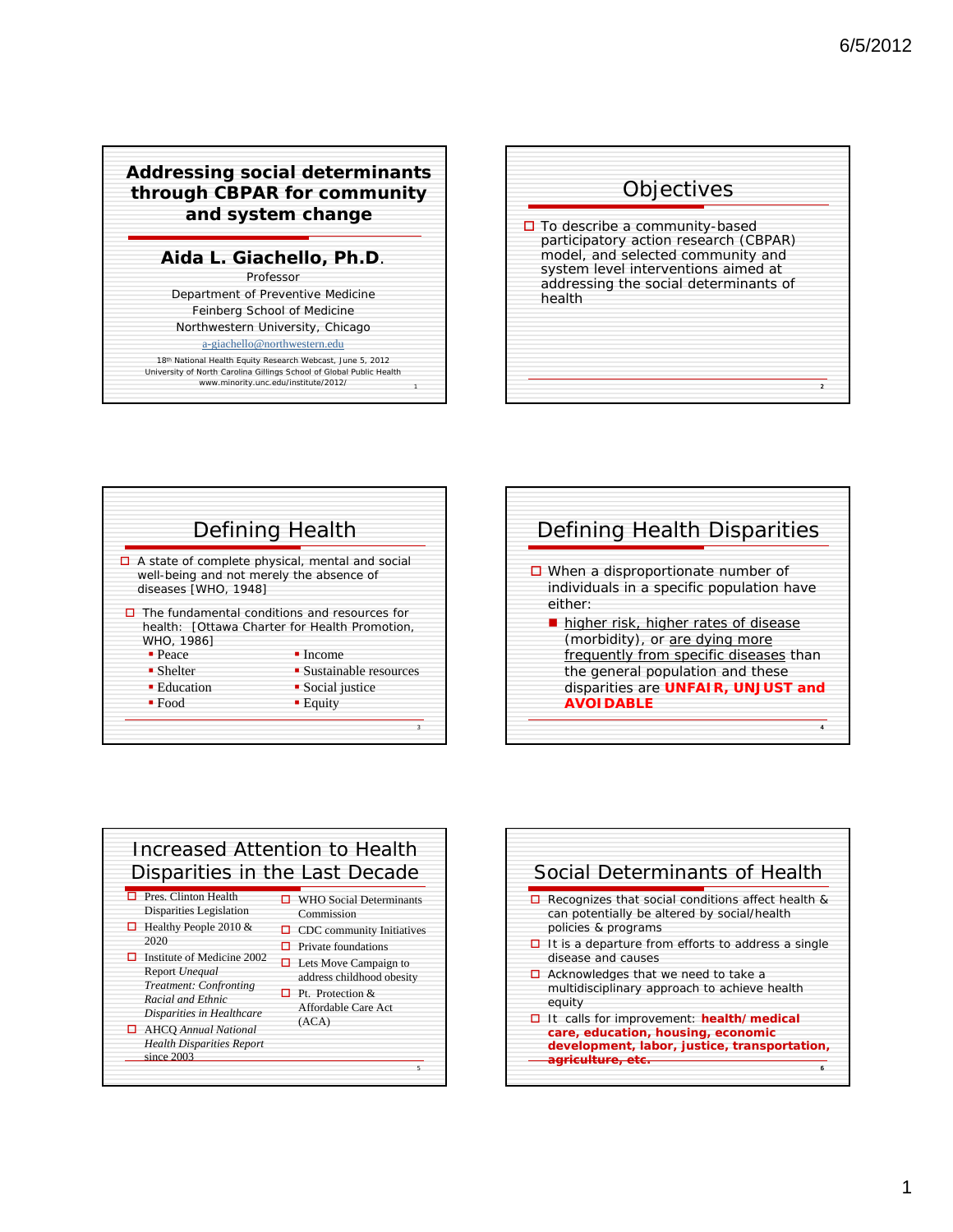









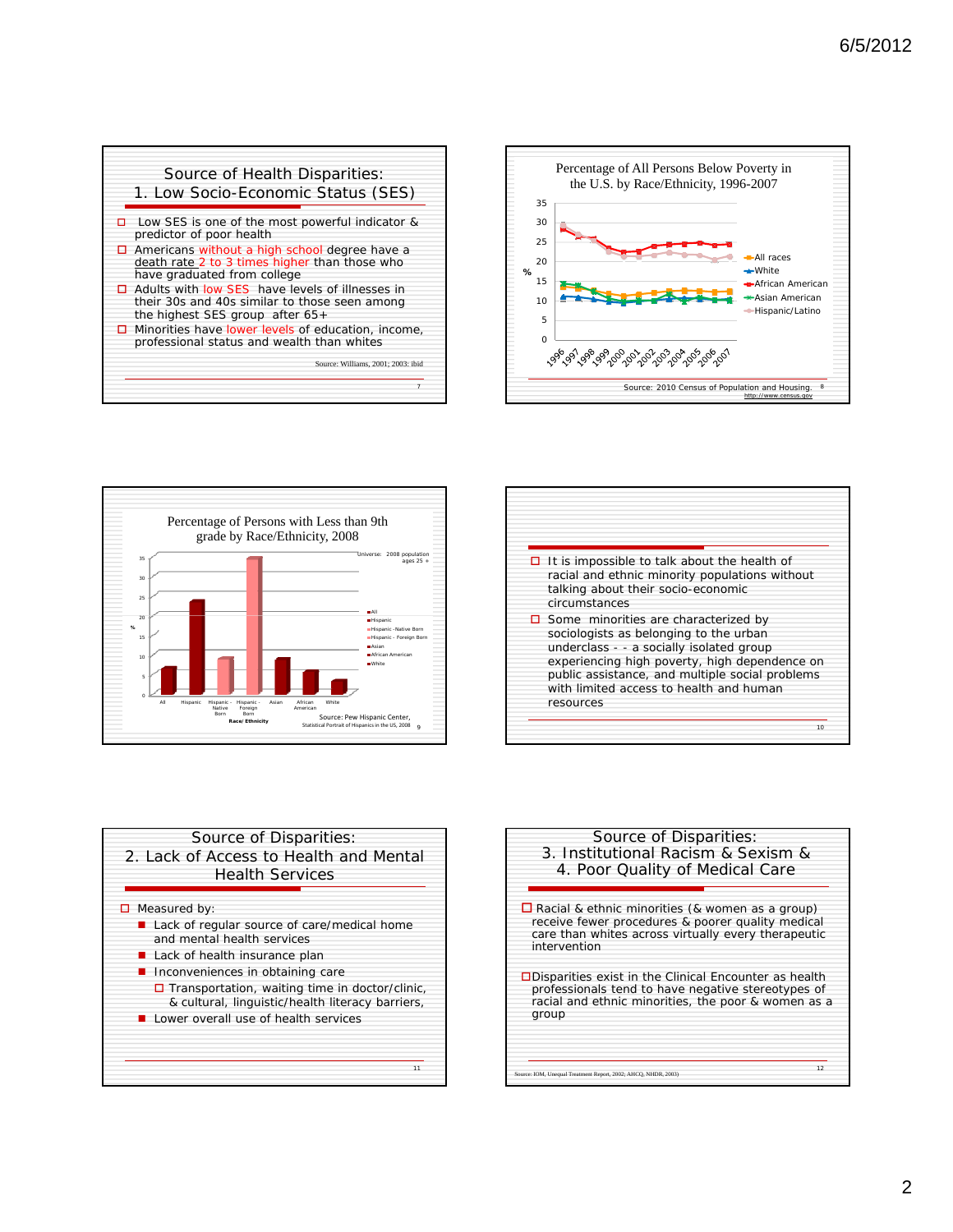









- $\Box$  Elements of policy and systems change
- 1) Changes in community norms
- 2) Organizational practices and policies
- 3) Administrative Regulatory policies & practices
- Within government agencies
- 4) Legislation (laws)
- Passed at the local, state, federal levels

17

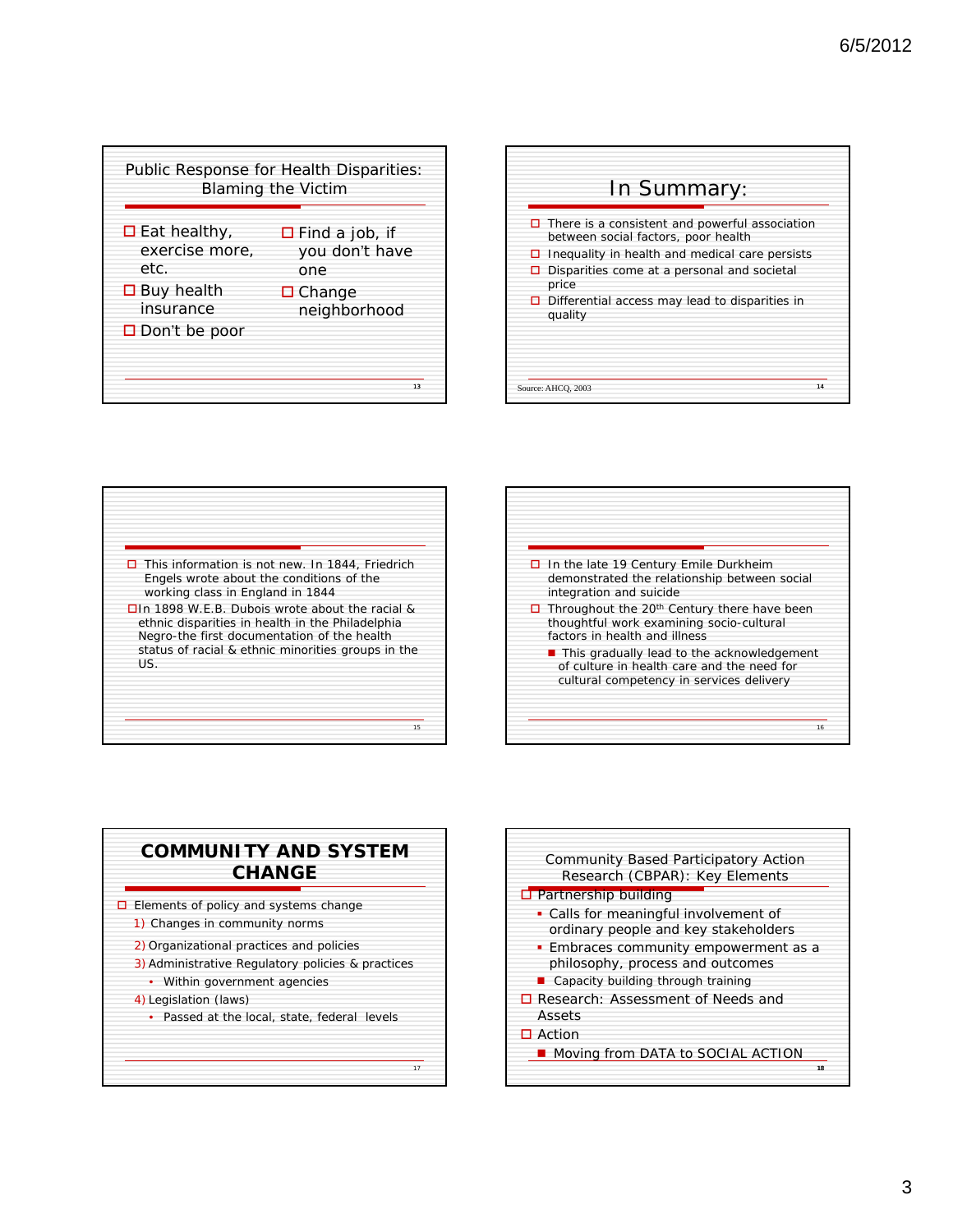|                   |                          | Phase I: Community Participatory Action<br>Coalition Building Model (Giachello et al 2003) | Research &                                      |                                                                   |                                      | 6                                                      |
|-------------------|--------------------------|--------------------------------------------------------------------------------------------|-------------------------------------------------|-------------------------------------------------------------------|--------------------------------------|--------------------------------------------------------|
| Process           | Community<br>Entry       | <b>Coalition</b><br>Formation                                                              | Capacity-<br><b>Building</b><br>(Training)      | Assessment.<br>Data<br><b>Collection &amp;</b><br><b>Analysis</b> | Dissemi-<br>nation                   | <b>Finalize</b><br><b>ACTION PLAN</b><br>(logic Model) |
| <b>Activities</b> | Community<br>Dialogue    | Orientation                                                                                | Community<br>Organizing &<br>Coalition-building | Examples:<br>Community<br>Mapping                                 | Community<br>Forums/Town<br>Meetings | Values<br>Goals &<br><b>Objectives</b><br>▼            |
|                   | Problem<br>Definition    | Strengthening                                                                              | Topic<br>area 101 &<br>201                      | <b>Focus</b><br>Groups                                            | Committee<br>Formations              | Strategies<br>Strengths &<br>Limitations               |
|                   | Community<br>Involvement | Establishing<br>Com Action<br>coalition                                                    | Applied<br>Research                             | Telephone<br>survey                                               |                                      | Resources<br>Needed                                    |
|                   |                          | Community Organizing                                                                       | Photo Voice                                     |                                                                   | Evaluation                           |                                                        |
|                   |                          |                                                                                            |                                                 | $\n  0.000\n$                                                     |                                      | 19                                                     |









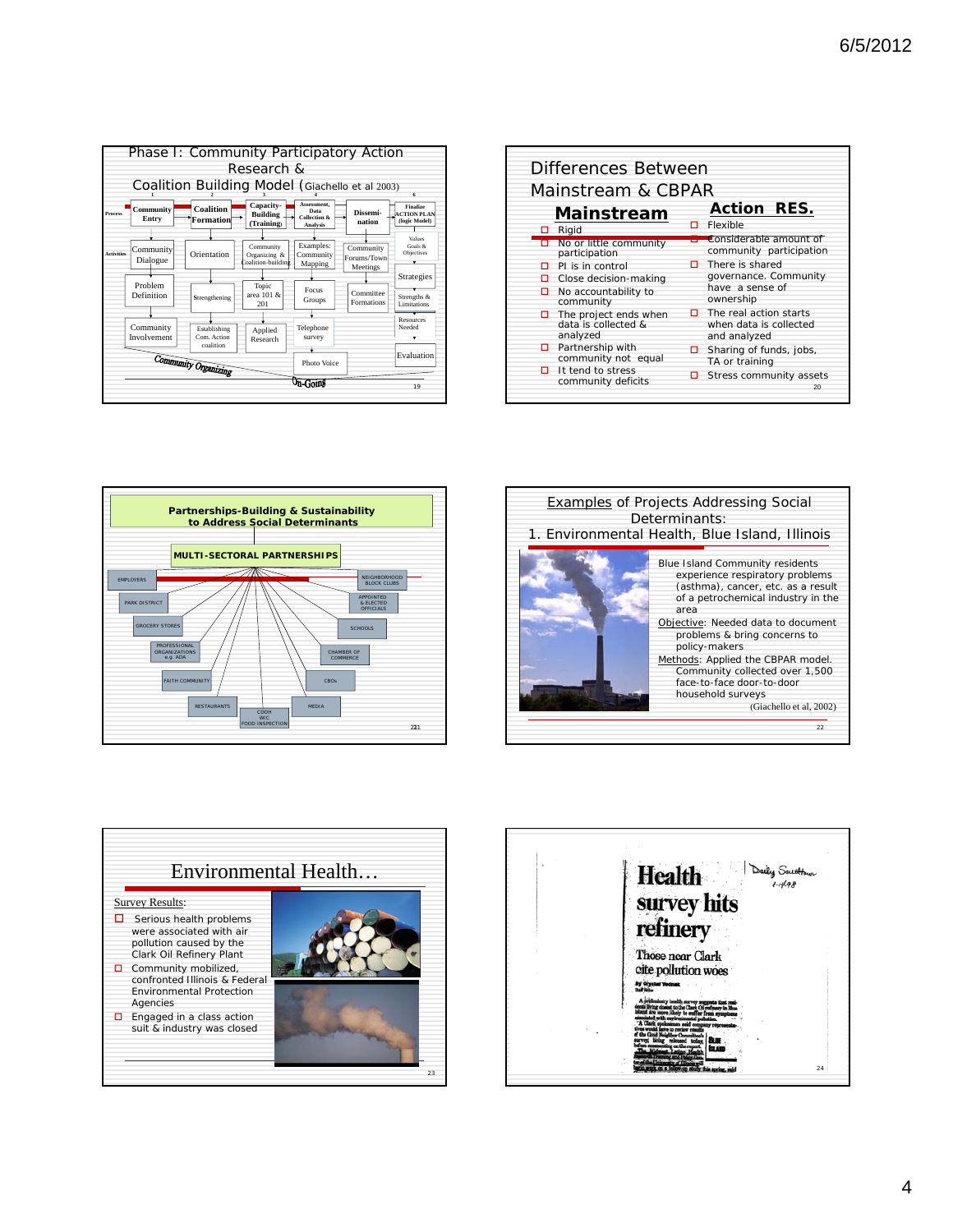





| CHWs as Diabetes Educator: The Diabetes<br>Empowerment Education Program (DEEP)                           |
|-----------------------------------------------------------------------------------------------------------|
| $\Box$ Developed by UIC Midwest Latino Research Center<br>based on Latino Access, Inc. models, in 1998    |
| $\Box$ Include Train Of Trainers curriculum for 3 day CHWs<br>Training                                    |
| 10 weeks of consumer education: to educate<br>community residents to manage and control their<br>diabetes |
|                                                                                                           |

| Table 2. Diabetes Empowerment Education Program: Baseline and 3-month Posttest |    | <b>DEEP</b> Evaluation Results |             |         |
|--------------------------------------------------------------------------------|----|--------------------------------|-------------|---------|
| <b>Results</b><br>Variable                                                     | N  | Pre-Test                       | Post-Test   | P value |
| AIC (96)                                                                       | 42 | 8.39 (1.96)                    | 7.79(1.67)  | < 001   |
| Systolic blood pressure (mm Hg)                                                | 35 | 146 (22.7)                     | 137 (16.7)  | .006    |
| Diabetes Knowledge ( 96 correct)                                               | 45 | 68.8 (11.2)                    | 86.4 (11.2) | < 000   |
| Followed a healthy eating plan 1                                               | 50 | 3.3(2.2)                       | 4.9(1.5)    | < 000   |
| Space carbohydrates throughout the day <sup>1</sup>                            | 44 | 2.9(2.1)                       | 4.8(1.8)    | < 000   |
| 5+ servings of fruit/vegetables                                                | 51 | 3.7(2.3)                       | 5.7(1.6)    | < 001   |
| 30 minutes of physical activity                                                | 48 | 2.8(2.3)                       | 4.0(2.3)    | .013    |
| Test blood sugar                                                               | 49 | 3.6(3.0)                       | 5.1(2.1)    | < 000   |
| Check feet                                                                     | 46 | 3.8(3.2)                       | 5.4(2.3)    | .005    |
| Check inside of shoes <sup>1</sup>                                             | 42 | 3.4(3.3)                       | 5.5(2.3)    | < 000   |
| Take recommended medications                                                   | 43 | 5.5(2.5)                       | 6.6(1.3)    | .009    |
| Depression                                                                     | 33 | 8.15(6.16)                     | 6.2(5.73)   | .04     |
| Self-efficacy                                                                  | 39 | 27.8(8)                        | 30.5 (9.3)  | .142    |

| Other Roles for Community Health<br>Workers (CHWs)                                                      |  |  |  |
|---------------------------------------------------------------------------------------------------------|--|--|--|
| They were trained:                                                                                      |  |  |  |
| $\Box$ To be integrated as member of the community<br>clinic team                                       |  |  |  |
| $\Box$ To assess the food access in the neighborhood                                                    |  |  |  |
| Engage in food sampling in grocery stores                                                               |  |  |  |
| $\Box$ Work with restaurant managers to prepare<br>ethnic appropriate healthy recipes for the<br>public |  |  |  |
| $\Box$ Educate the consumers through outreach &<br>education & community awareness                      |  |  |  |
| 30                                                                                                      |  |  |  |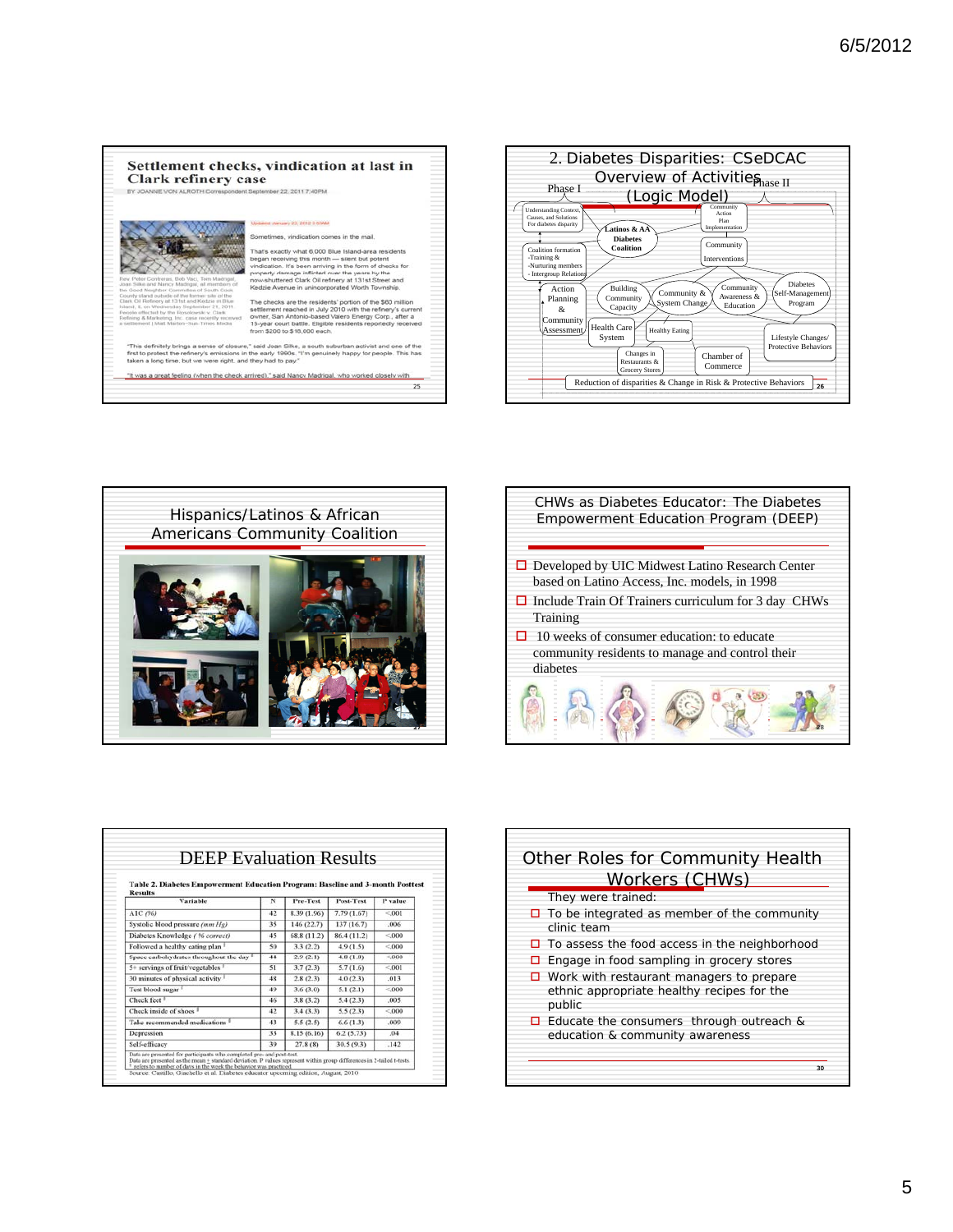









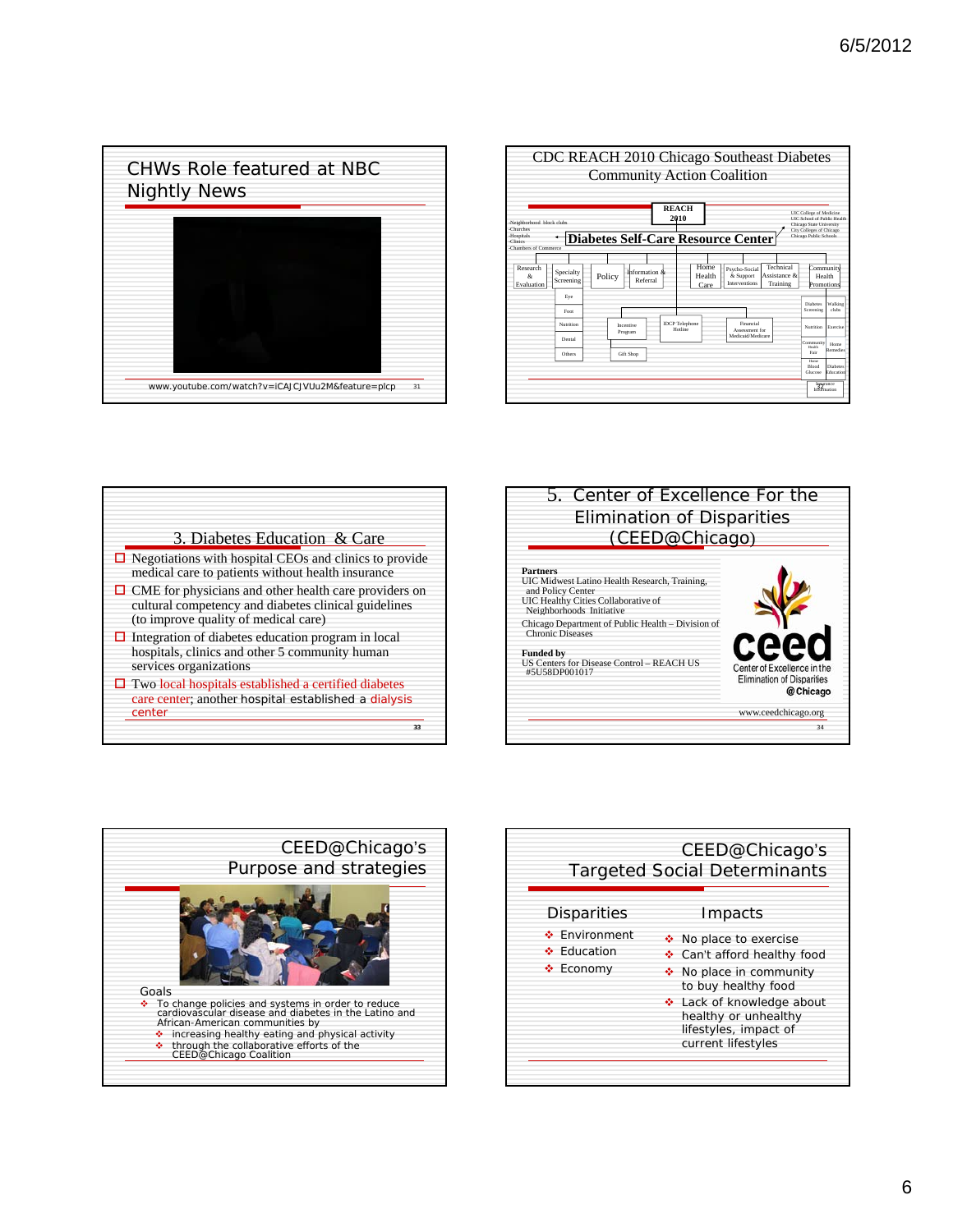